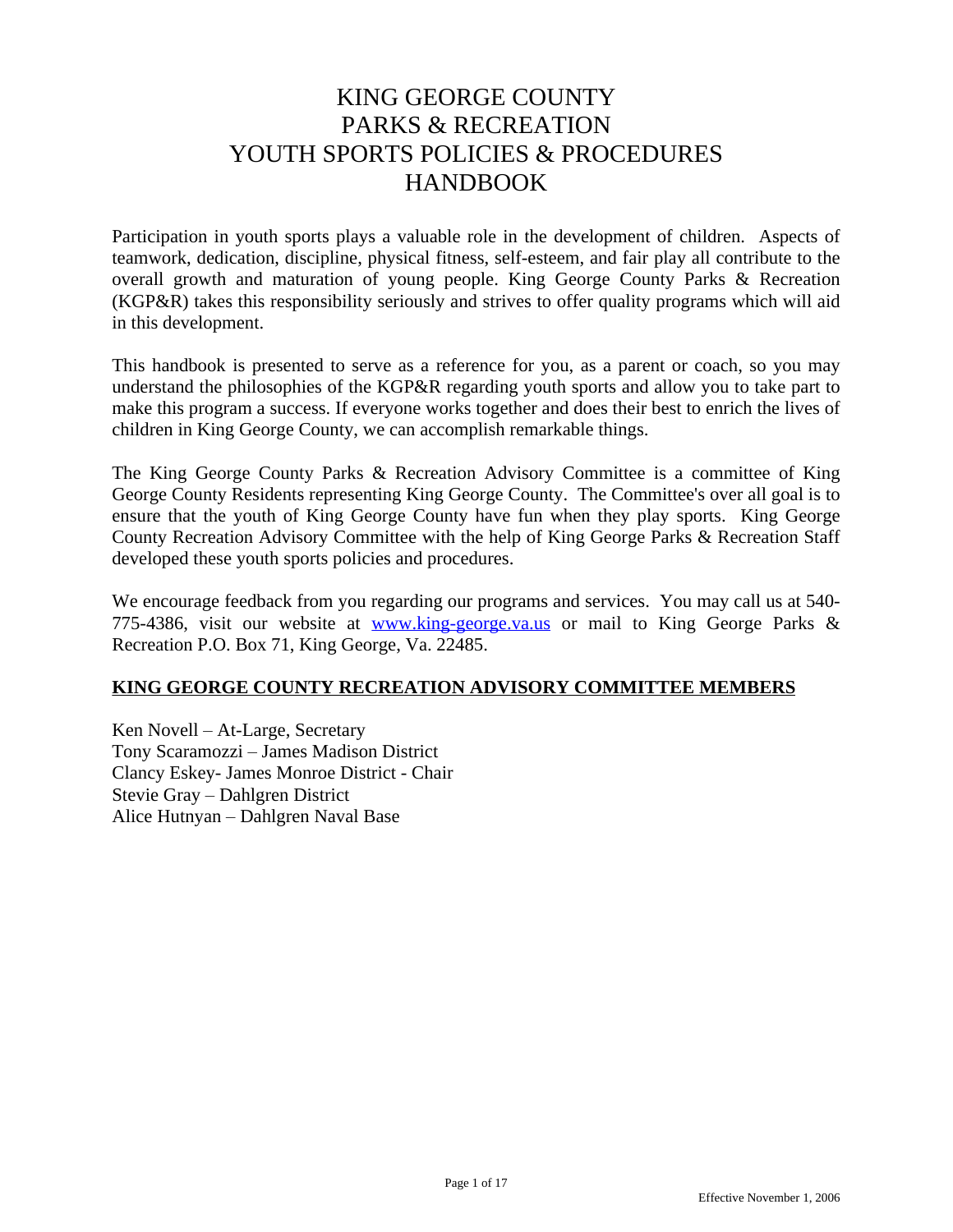#### **MISSION STATEMENT**

The mission of the King George County Parks & Recreation Youth Sports is to promote participation by all King George County residents in team and individual sports. Programs are designed to meet participant needs for physical activity, social interaction, skill development, and to have fun.

## **OBJECTIVES**

The objectives of King George County Parks & Recreation Youth Sports program are as follows:

- To offer these programs to fulfill the recreation needs and wants as a service to the community.
- To offer an equal amount of participation opportunities to both young men and women regardless of race, national origin, creed, religion, disability or socio-economic status, or any other legally protected class.
- To make these programs safe and enjoyable in an atmosphere that promotes learning and participation first and competition second.
- To have the best possible people volunteer as coaches and to thoroughly train them to do the best that they can.
- To demand from our coaches that those who need the most assistance are given it, rather than those who are already advanced.
- To expect that good sportsmanship and fair play are standard behaviors.
- To ensure that the child's participation is a worthwhile and positive life experience.

### **PHILOSOPHY OF YOUTH SPORTS**

King George County Parks & Recreation strongly believes in the benefits of participation in organized sports. Participation in sports has proven to build self-esteem, promote teamwork, develop the body as well as the mind and is an integral part of the maturation process. Therefore, the goal of KGP&R is to provide the program and venue for young people of all backgrounds to participate and enjoy a variety of recreational programs while maintaining a safe, wholesome environment.

King George County Parks & Recreation has embraced the philosophies set forth in "National Standards for Youth Sports," a publication by the National Alliance for Youth Sports based on an assembly of 48 of the nation's leading experts representing a vast variety of disciplines affecting youth sports. The following standards were established:

#### **Standard #1 – Proper Sports Environment**

Parents must consider and carefully choose the proper environment for their child, including the appropriate age and development for participation, the type of sport, the rules in the sport, the age range of the participants, and the proper level of physical and emotional stress.

#### **Standard #2 – Programs Based on Well-Being of Child**

Parents must select youth sports programs that are developed and organized to enhance the emotional, physical, social and educational well-being of children.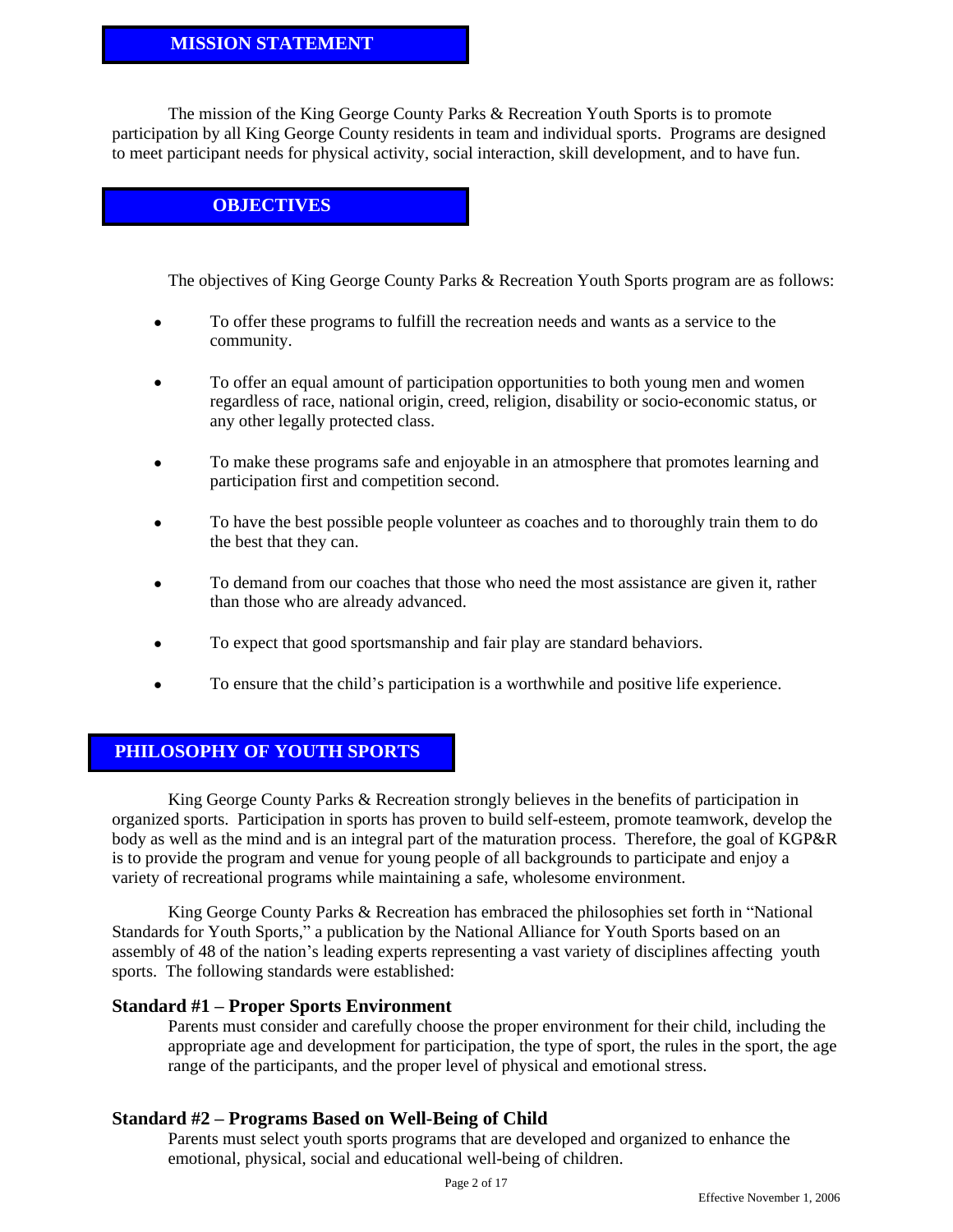#### **Standard #3 – Drug, Tobacco, and Alcohol-Free Environment**

Parents must encourage a drug, tobacco and alcohol-free environment for their children.

#### **Standard #4 – Part of Child's Life**

Parents must recognize that youth sports are only a small part of a child's life.

#### **Standard #5 – Training**

Parents must insist that coaches be trained and certified.

#### **Standard #6 – Parent's Active Role**

Parents must make a serious effort to take an active role in the youth sports experience of their child providing positive support as a spectator, coach, league administrator and/or caring parent.

#### **Standard #7 – Positive Role Model**

Parents must be a positive role model exhibiting sportsmanlike behavior at games, practices, and home while giving positive reinforcement to their child and support their child's coaches.

#### **Standard #8 – Parental Commitment**

Parents must demonstrate their commitment to their child's youth sports experience by annually signing a parental code of ethics.

#### **Standard #9 – Safe Playing Situations**

Parents must insist on safe playing facilities, healthful playing situations and proper first aid applications, should the need arise.

#### **Standard #10 – Equal Play Opportunity**

Parents, Coaches, and league administrators must provide equal sports play opportunity for all youth regardless of race, creed, sex, economic status or ability.

#### **Standard #11 – Drug, Tobacco & Alcohol Free Adults**

Parents as coaches, fans, and league administrators must be drug, tobacco and alcohol-free at youth sports activities.

### **FAIR PLAY CONCEPTS**

Playing sports can be an exciting and enjoyable struggle, both with you and others. But the feelings of being excited and having fun are closely tied to your attitudes-what you think and feel about the game, the other team and yourself. Top athletes have a set of attitudes that we call "fair play." But what exactly is fair play? Here are some of the key points:

#### **Respect for the Other Team**

You need the other team. Without the other team you can't play. So you need to show respect for other players by treating them as needed partners, not as enemies. When you play against a good, strong team that you respect, you usually play a better game.

#### **Respect for Yourself**

We know that how people look at things influences what they do. So, if you think of yourself as a good player, as an important part of the team, you are more likely to play like one-to set goals for yourself, practice on your own, and perform well in games. Fair play means that you believe in yourself and see yourself as important in some things, if not in everything.

#### **Cooperation with Officials**

The rules of the game help you play the game better. Fair play means that you go along with the rules and cooperate with the referees, who are there for one main purpose: To make sure the game is played better. If you are really honest with yourself and with the referees, you'll usually get more out of the game.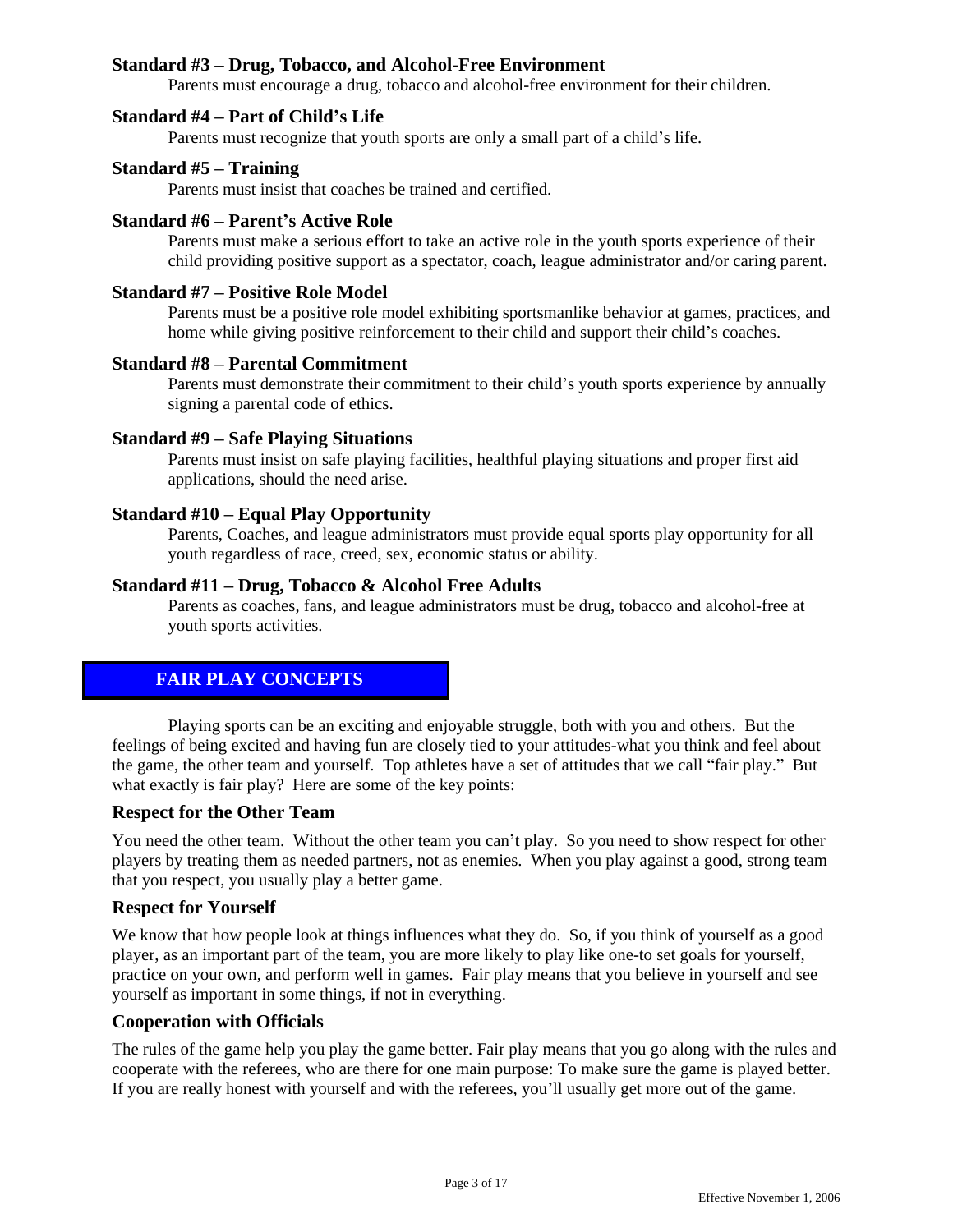## **Getting Involved**

A good player wants to get into the game but also wants others to play. Fair play means you defend the right to play both for yourself and for others.

## **Building the Team**

To be a good team member, you need to get to know all of your teammates and the coach and to let them get to know you. We are all different in ability and in skills. Fair play is listening to each other, learning from each other, sharing ideas and feelings, and helping each other increase strengths and reach goals.

### **Sticking Up For What You Believe**

If you believe in fair play and stick up for it, you will be respected. It means taking a stand in favor of the things listed above. It means letting others know that you value your teammates, the other team, yourself, and the rules of the game. We all like to win but it should not be at the cost of giving up our beliefs.

## **Creating a Protective Shield**

This youth sports program exists to help children in the development of positive life skills and self-concepts. Our goal is to provide safe, enjoyable recreation opportunities for participants.

We prohibit all forms of abuse or maltreatment of children in youth sports. We each have a responsibility to do what we can to prevent any and all forms of child abuse. We will take reasonable action to protect participants from any form of abuse or maltreatment and to deal with any transgressions in a timely and appropriate manner. King George County Parks & Recreation uses all reasonable efforts to screen employees and volunteers in order to avoid instances where young athletes may be endangered, neglected, or abused. Although no organization can make every participant 100% safe, through screening, training, supervision, and steps to create a healthy environment for children to thrive in youth sports, we are taking critical steps toward protecting all of our participants. It is our mission to teach the basic skills which young people need to play sports in a safe and nurturing environment, where all children get an equal chance to play regardless of skill level. Every child in our leagues has the right to have fun while participating in our program. We will not tolerate any abusive behaviors that may jeopardize a child's well-being. Adopted from the National Alliance for Youth Sports Child Abuse and Youth Sports: A Comprehensive Risk Management Program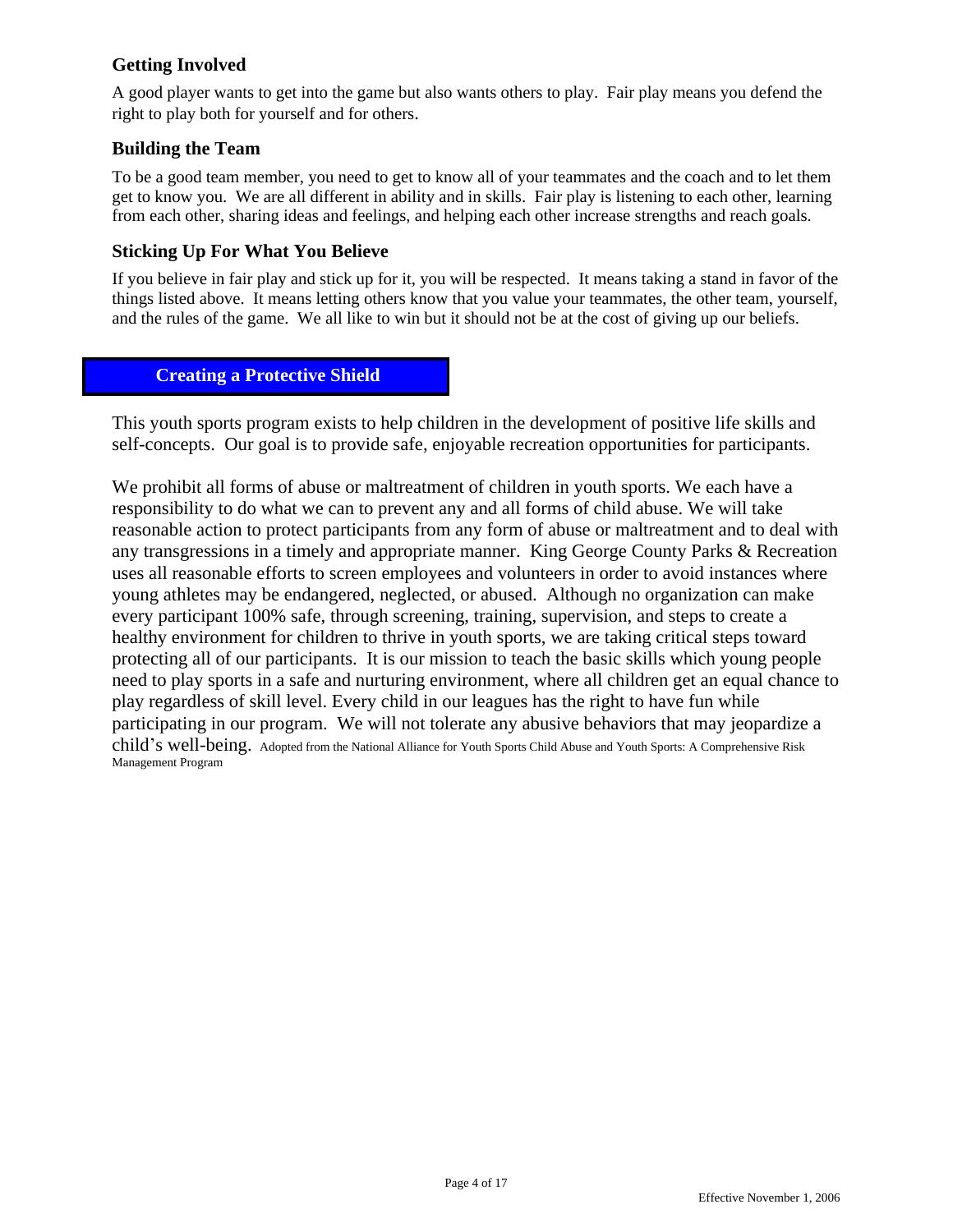#### **Participation**

- King George County Parks & Recreation Youth Sports Programs are participatory in nature and do not require participants to try-out to participate.
- Each child should receive playing time as described in our rules.

#### **Insurance**

 It is recommended that all participants be covered under a personal medical/accident insurance policy.

#### **Parents' Association for Youth Sports**

- Prior to the start of each season, King George County Parks & Recreation will host a number of Parent Orientation meetings in accordance with the Parents' Association for Youth Sports, a program sponsored by the National Alliance for Youth Sports.
- In order for your child to play, it is **MANDATORY** that one or both of the parents/guardians attend **ONE** of the meetings.
- During the meeting, policies and procedures will be distributed and discussed, and other important information will be distributed, the meeting will last no longer than 1 hour.

#### **Payments and Refunds**

- Payments are due for all programs at time of registration.
- If a program is cancelled, the participant is entitled to a full refund.
- Refunds will only be given two (2) weeks into the PRACTICE season, with a \$10 Administration Fee deducted from your refund. A full refund will only be given two (2) weeks into the PRACTICE season for medical reasons only.

#### **Medical Emergencies**

- For any injury or accident that requires something other than a cleaning and covering with a bandage, coaches and parents are required to seek professional medical assistance through an E911 call.
- If medical transportation is required, any charges incurred will be the responsibility of the parents and/or the parent's insurance policy.
- It is the responsibility of the parents/guardians to notify King George Parks & Recreation if your child has a pre-existing medical condition (i.e. allergies, medications, physical impairments, etc.) in the space provided on the registration form and the coach will be informed the condition. This is essential in order to determine the severity of an accident and to assist the medical personnel who respond to the scene.

#### **Safety**

- A safe playing environment is essential to provide a high quality recreational sports program.
- Coaches must inspect the playing area prior to the beginning of any game or practice to look for dangerous materials or hazards.
- Coaches should report any and all findings or accidents to the on-site Program Supervisor and the Parks & Recreation Department, regardless of the nature of the incident; use the accident report form which is provided to you.
- Parents/Guardians who feel the field conditions or playing conditions are an endangerment to their child(ren) should remove them from the practice, game or activity.

#### **Weather**

- The safety of participants, officials, and spectators is the primary concern in cases of inclement weather.
- Once a game has started, the game officials will have the responsibility to remove the players from the field if weather conditions become unsafe.
- If ordered to do so, please find a safe shelter in an automobile or in a building until instructed to return to the playing field or told that the game has been cancelled.

#### **Game Cancellations and Rescheduling**

 If a game is cancelled due to weather or other unforeseeable circumstances, all efforts will be made to reschedule that game; however, due to time restraints and/or field usage conflicts, some games may not be rescheduled.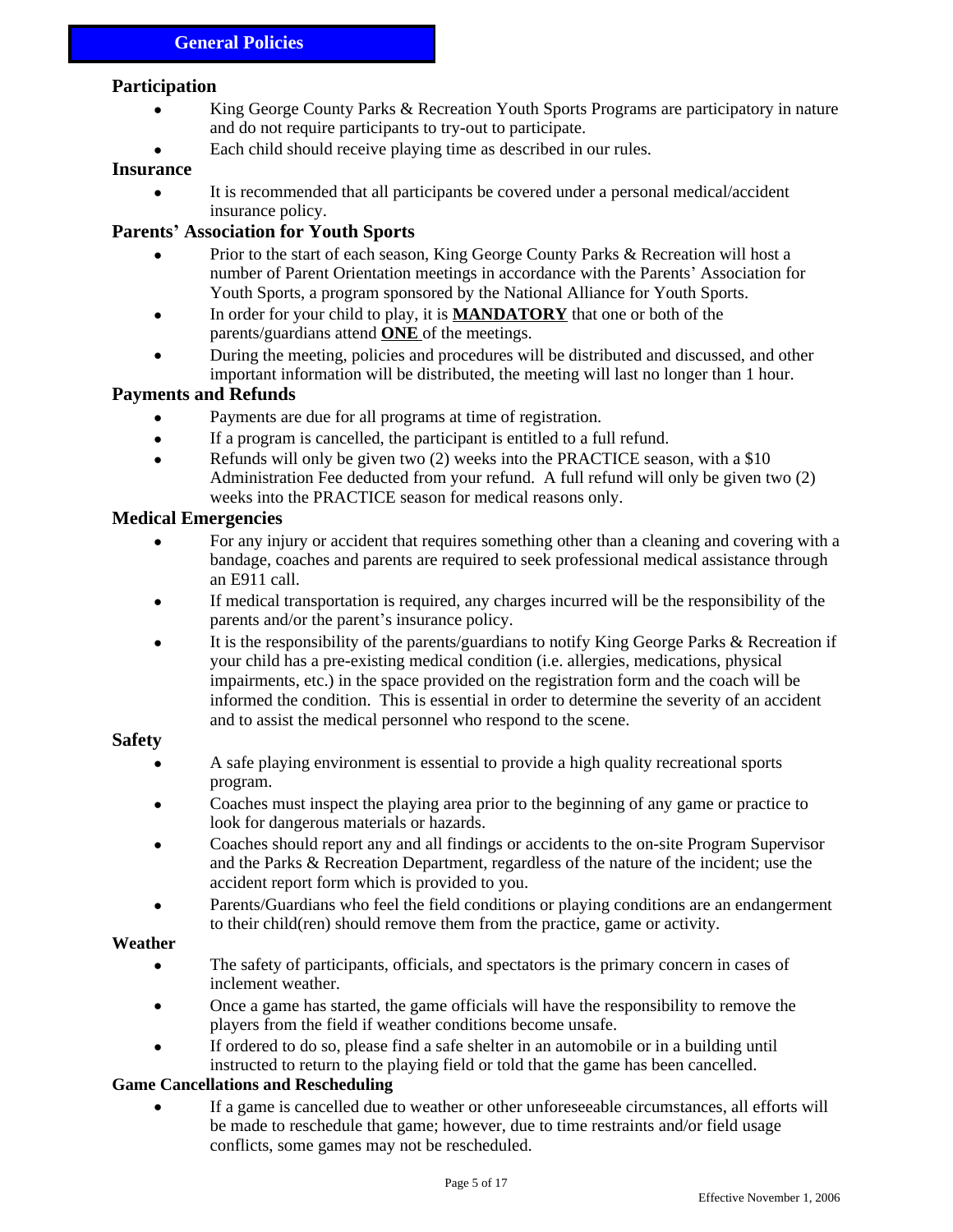- It will be the decision of King George County Parks & Recreation when, and if, the games are rescheduled.
- Special Circumstances may be taken into consideration.
- Cancellations will be announced on the following local radio stations: 93.3 FM, 101.5 FM and 95.9 FM and on the KG Alert system.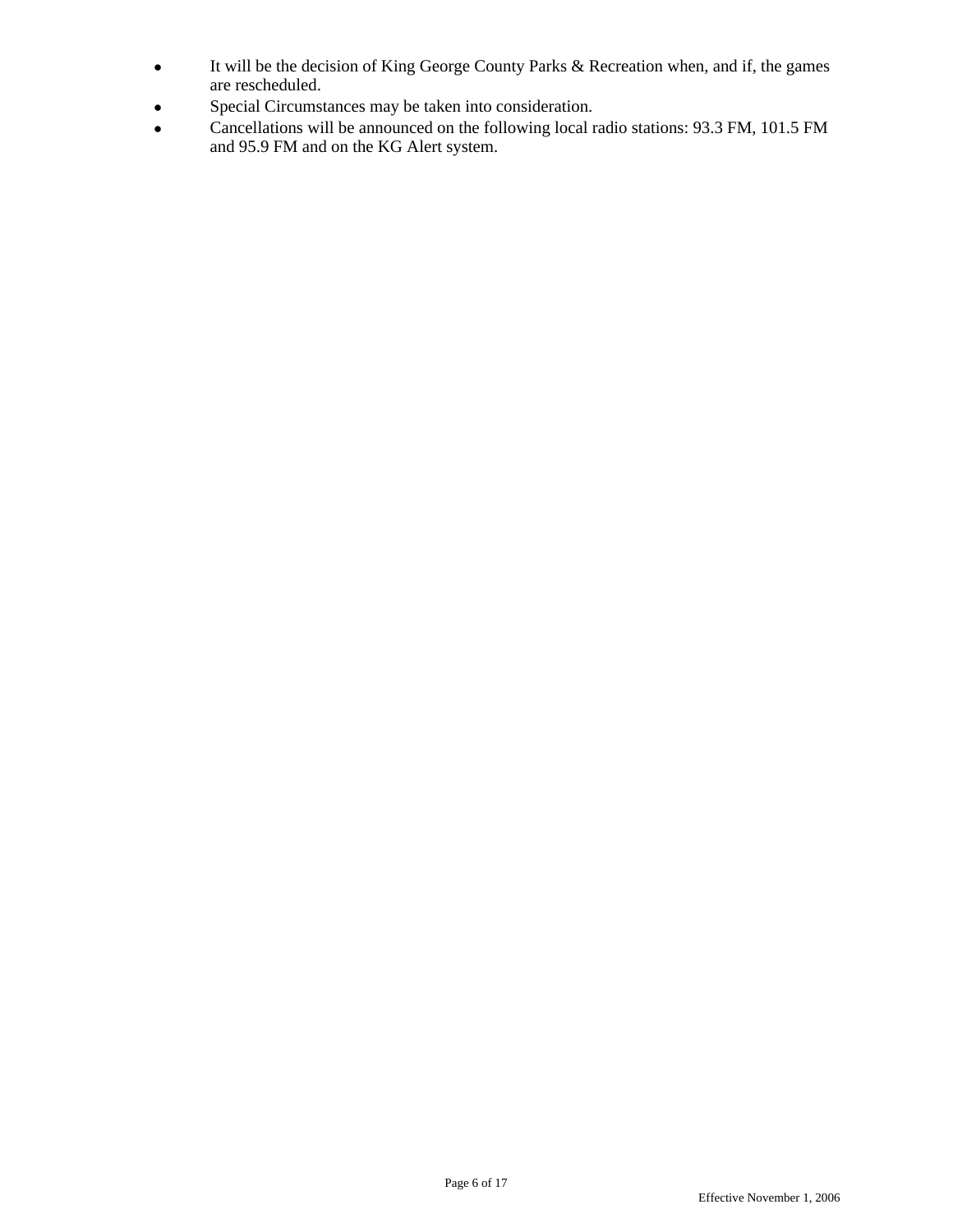## **Age Group**

All youth team athletic programs are based on age, and age groups are based on type of sport.

## **Selection of Teams**

**Youth Sports Teams Selection**: All youth sports teams will be selected through a blind draft. A blind draft is set up so each team is created equally. Coaches do not know whether they are creating their own team or one they will be playing against. Indeed, they do know that all but one team will be opponents. Consequently, they will have great incentive to use all their knowledge to create teams that are as equal as possible.

#### **How does a blind draft work?**

- All participants must attend a skill test (this date will be set prior to registration)
- All head coaches must be present at skills test to rate all participants
- Rating scale will be 1-5
- Each coach will select the same number of players according to his/her ratings. For example, each team will have the same number of 5's, 4's, 3's, 2's and 1's.
- Selected teams will be placed in a box; the head coach will randomly draw his/her team.
- If the head coach's child is on another team, then a trade will happen.
- A trade will only occur if siblings or a head coaches child is on another team

#### **How does a trade work?**

- If a head coaches child is on another team, and is rated a 5, than the head coach must give up one his/her 5's in exchange for his/her child.
- If siblings are placed on different teams, and have different ratings, than the head coach must trade with another head coach participants with the same ratings as the siblings. For example Team A has one sibling ranked a 2, and Team B has another sibling ranked 4, and both siblings will be placed on Team B the following trade would occur: Team A would give up a 2, and Team B would give up a 2 player as well.

#### **Frequently Asked Questions:**

- **What if a child is unable to attend the skills test?** *If a participant is unable to attend the skills test, the participant will be placed on a team that needs more players.*
- **What about ride accommodations:** *Ride accommodations will not be granted, this is a blind draft to insure all teams are equal.*
- **Will head coaches rate his/her own child?** *No, head coaches will not rate his/her own child.*
- **Will coaches' children be placed on the coach's team if requested?** *Yes, such a placement will be accommodated.*

#### **PROGRAM DESCRIPTION**

NYSCA is designed to "sensitize" volunteer coaches to their responsibilities when working with children in sports and hold them accountable to a strict CODE OF CONDUCT defined by the NYSCA Coaches' Code of Ethics Pledge. More than one million coaches have been certified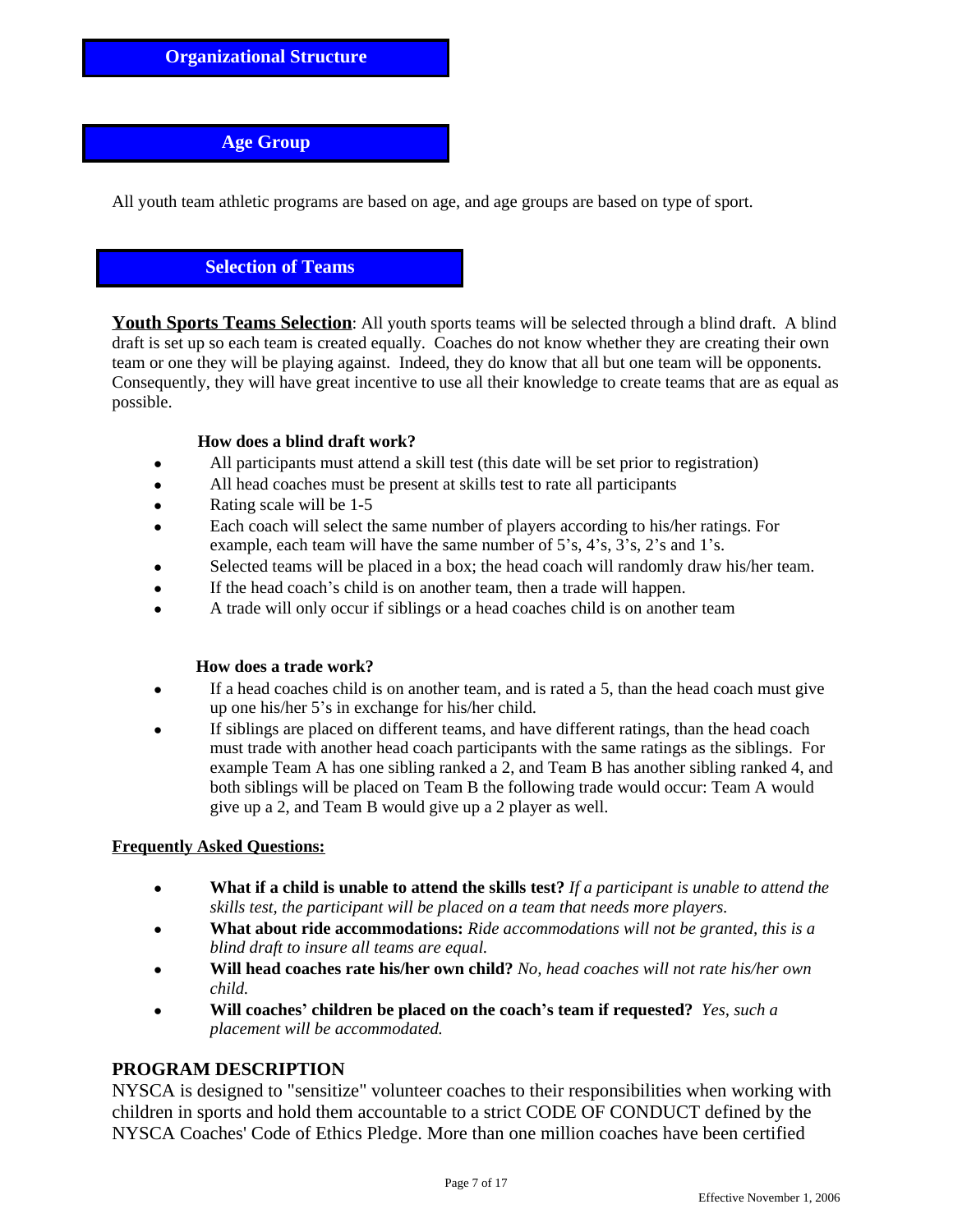Worldwide through more than 2,200 NYSCA chapters that exist among the parks and recreation departments, Boys & Girls Clubs, YMCA's/YWCA's, church recreation programs, PAL's, Optimist Clubs, and military youth activities. The clinics feature information on the psychology of coaching children, maximizing athletic performance, first aid, nutrition, safety, organizing fun and interesting practice, how to teach fundamentals of the sports, plus many other important areas. Coaches who complete the program receive a variety of benefits.

## **MEMBER BENEFITS**

## **Stage 1: Introduction to Coach Youth Sports**

Benefits include:

- Interaction Clinic
- Introduction to Coaching Youth Sports publication
- YOUTH SPORTS JOURNAL (Four Seasonal Issues)
- Membership Card
- Discounts for selected hotels, car rentals
- Discounts on FEILDTEX coaches first aids kits

## **Stage 2: Continuing Education Program**

Benefits include:

- YOUTH SPORTS JOURNAL (Four Seasonal Issues)
- \$2,000,00 Excess Liability Insurance
- \$250,000 Excess Accident/Medical Insurance (\$50 deductible) for injuries sustained while performing coaching duties.
- Membership card and member decal
- Discounts for selected hotels, car rentals
- Discounts on FIELDTEX coaches first aid kits

## **Coaches Section**

## **SELECTION OF COACHES**

## **As used throughout this Handbook, "Coach" means all coaches, instructors, and their assistants.**

**Application Procedure**: In order to ensure the safety of all participants in the King George Parks & Recreation Youth Sports Program(s), all individuals wishing to volunteer as a coach for a youth sports team within the KGP&R program must follow this procedure:

- Submit to KGP&R, a completed Volunteer Application(see appendix)
- Provide written consent for KGP&R to conduct a criminal background check
- Meet with the Athletic Supervisor

**NYSCA Certification:** King George Parks & Recreation requires that all the volunteers who want to coach youth sports complete the National Sports Coaches Association (NYSCA) certification course or an equivalent Certification course with approval by KGP&R. This is done in an effort to properly prepare volunteers for the responsibility of coaching as well as to protect the children, the coach and KGP&R. Failure to complete the requirements for certification will disqualify the individual from volunteering as a youth sports coach. All certification fees will be paid by King George County Parks & Recreation.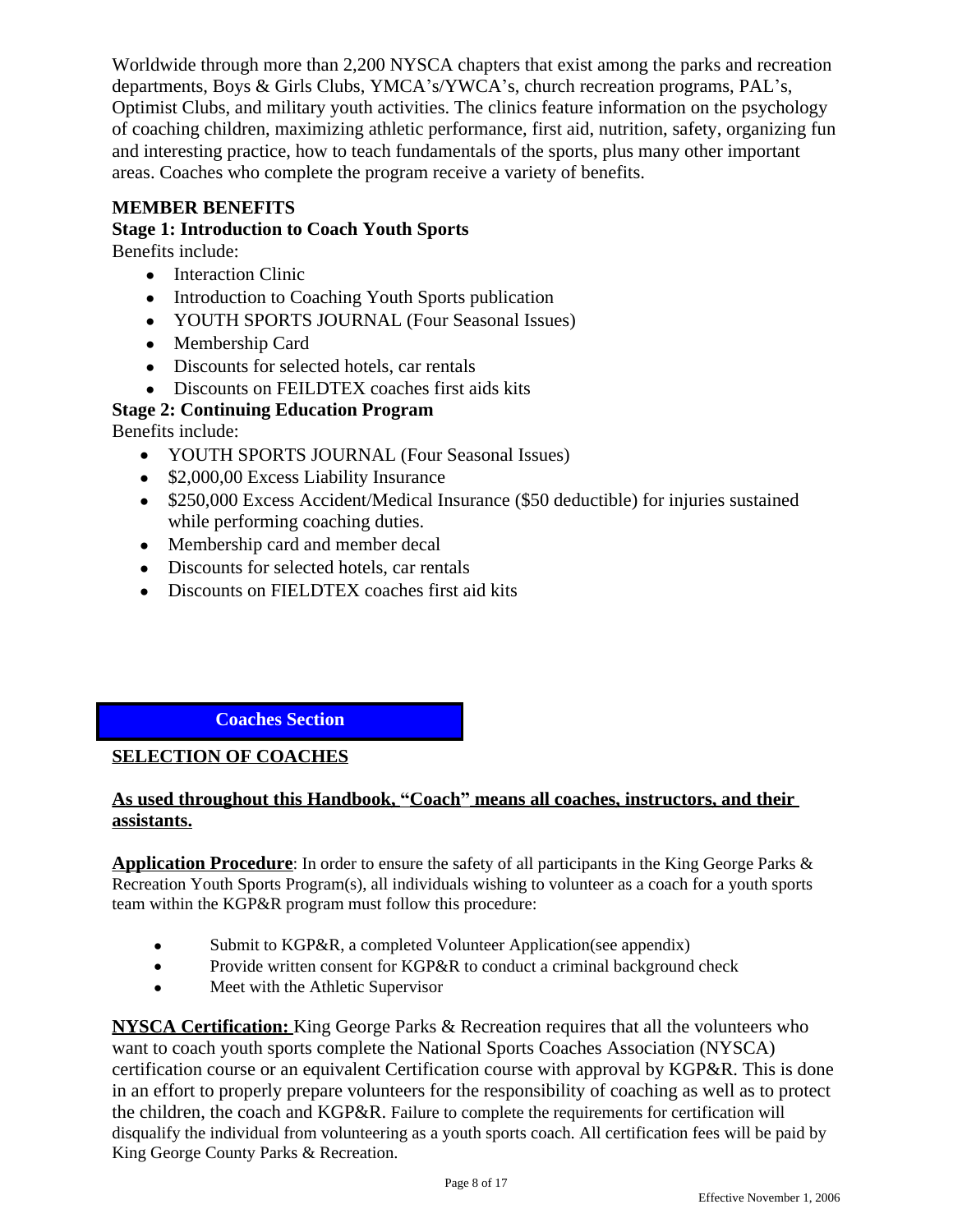**Background Checks:** All coaches will be required to undergo a criminal background investigation. This process is to further ensure the safety and well being of all participants. All coaches will be subjected to four (4) background checks (Criminal History, Department of Social Services, Virginia State Police Sex Offender Registry, and Division of Motor Vehicles). The cost of the background check will be paid by King George Parks & Recreation. Any additional background checks requested by KGP&R will be paid for by the volunteer coach. Please see Addendum A w/ attachment entitled Letter of Determination on Ability to Coach / Supervise Youth Activities in the back of this handbook for more information

All coaches, instructors and assistants are required to consent to this background check and provide the necessary documentation and information.

## **COACH'S CODE OF CONDUCT**

## **I will place the emotional and physical well-being of my players ahead of a personal desire to win.**

## **Expected Behavior:**

- Using appropriate language in appropriate tones when interaction with players, league officials, game officials, parents and spectators.
- Including all players in team activities without regard to race, religion, color, sex, body type, national origin, ancestry, disability, ability, or any other legally protected class.
- Treating all players, league officials, game officials, parents and spectators with dignity and respect.
- Playing all players according to the equal participation rules established by the league and adhering to the spirit of those rules.
- Encouraging youth to participate in other sports and activities to promote all aspects of their development.
- Allowing reasonable absences from practice.

## **I will treat each player as an individual, remembering the large range of emotional and physical development for the same age group.**

**Expected Behavior:**

- Recognizing the differences of each child and treating each player as an individual while demonstrating concerns for their individual needs and well-being.
- Encouraging all players, regardless of skill level, to be included as a member of the team and to remain involved in sports.
- Recognizing that some physical takes, drills and demands are not appropriate for all youth.
- Recognizing that youth may vary greatly in physical, social and emotional maturation and considering these factors when setting up competitions and interacting with youth.

## **I will do my best to provide a safe playing situation for my players. Expected Behavior:**

- Maintaining a high level of awareness of potentially unsafe conditions.
- Protecting players from sexual molestation, assault and physical or emotional abuse.
- Correcting or avoiding unsafe practice of playing conditions.
- Using appropriate safety equipment necessary to protect all players.
- Seeing that the players are provided with adequate adult supervision while under the coach's care.

#### **I promise to review and practice the basic first aid principles needed to treat injuries of my players.**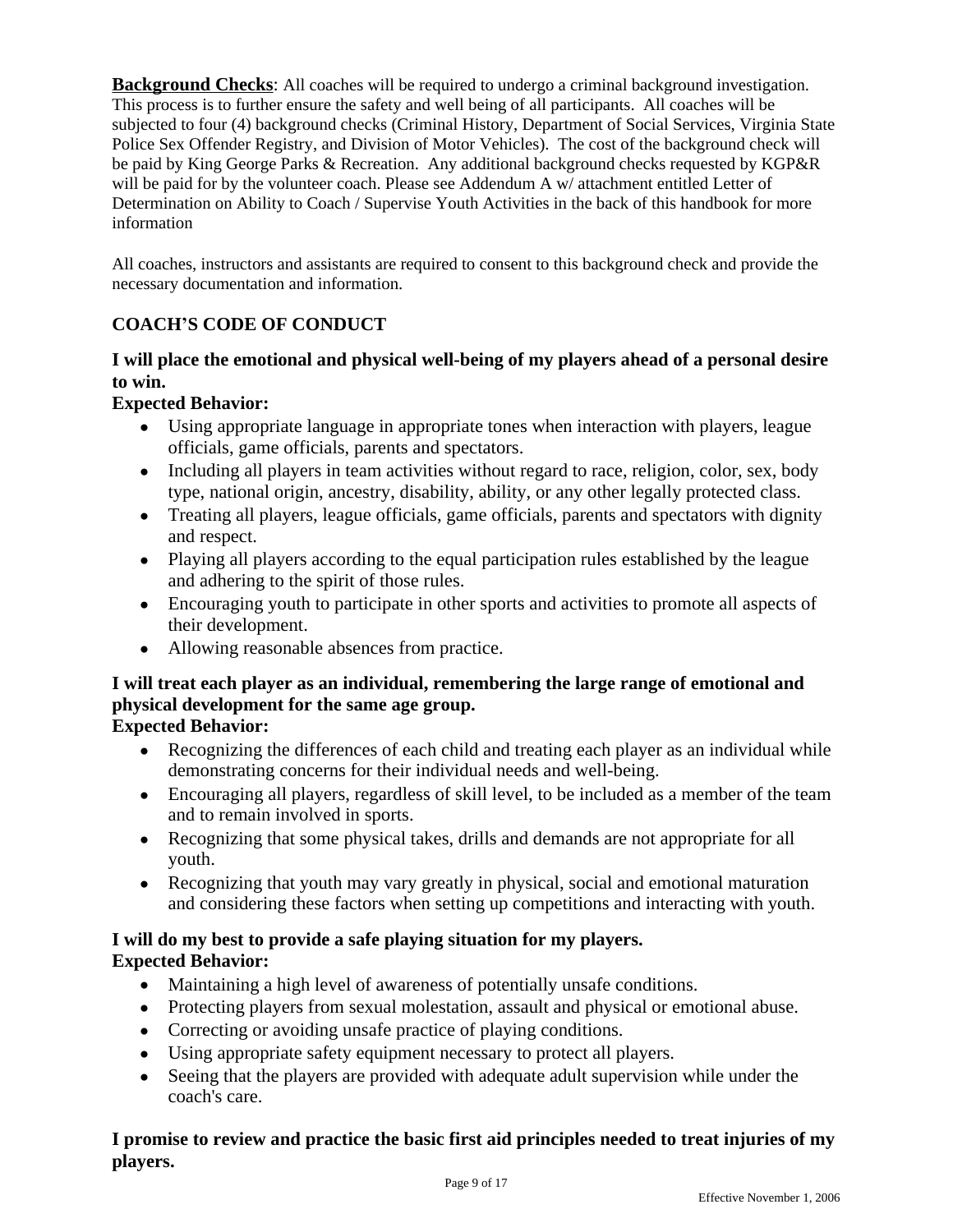## **Expected Behavior:**

- Keeping basic first aid supplies in all practice and game situations.
- Recognizing and administering proper first aid to an injured player.
- Demonstrating concern for an injured player, notifying parents and cooperating with medical authorities.
- Protecting the players' well being by removing them form activity when injured and not returning them to activity if they are compromised by injury.

## **I will do my be to organize practices that are fun and challenging for all my players. Expected Behavior:**

- Establishing practice plans that are interesting, varied, productive and aimed to improving all players' skills and individual abilities.
- Devoting appropriate time to the individual improvement of each player.
- Conducting practices of reasonable length and intensity appropriate for the age and conditioning of the player.

## **I will lead by example in demonstrating fair play and sportsmanship to all my players. Expected Behavior:**

- Adopting the position, teaching and demonstrating that it is our basic moral code to treat others, as we would like to be treated.
- Abiding by and supporting the rules of the game as well as the gist of the rules.
- Providing an environment conducive to fair and equitable competition.
- Using the influential position of youth coach as an opportunity to promote, teach and expect sportsmanship and fair play.

## **I will provide a sports environment for my team that is free of drugs, tobacco, and alcohol, and I will refrain from their use at all King George Parks and Recreation youth sports events.**

## **Expected Behavior:**

- Being alcohol and drug free at all team activities or in the presence of players.
- Refraining from the use of any type of tobacco products at all team activities or in the presence of your players.
- Refining from providing any type of alcohol drug or tobacco products to any of your players.
- Encouraging parents to refrain from the public use of tobacco products or alcohol at team activities.

## **I will be knowledgeable in the rules of each sport that I coach and I will teach these rules to my players.**

## **Expected Behavior:**

- Becoming knowledgeable, understanding and supportive of all applicable game rules, league rules, regulations and policies.
- Teaching and requiring compliance of these rules among players.

## **I will use those coaching techniques appropriate for each of the skills that I teach. Expected Behavior:**

- Teaching techniques that reduce the risk of injury to both the coach's own players and their opponents.
- Discouraging illegal contact of intentional dangerous play and administering swift and equitable to players involved in such activity.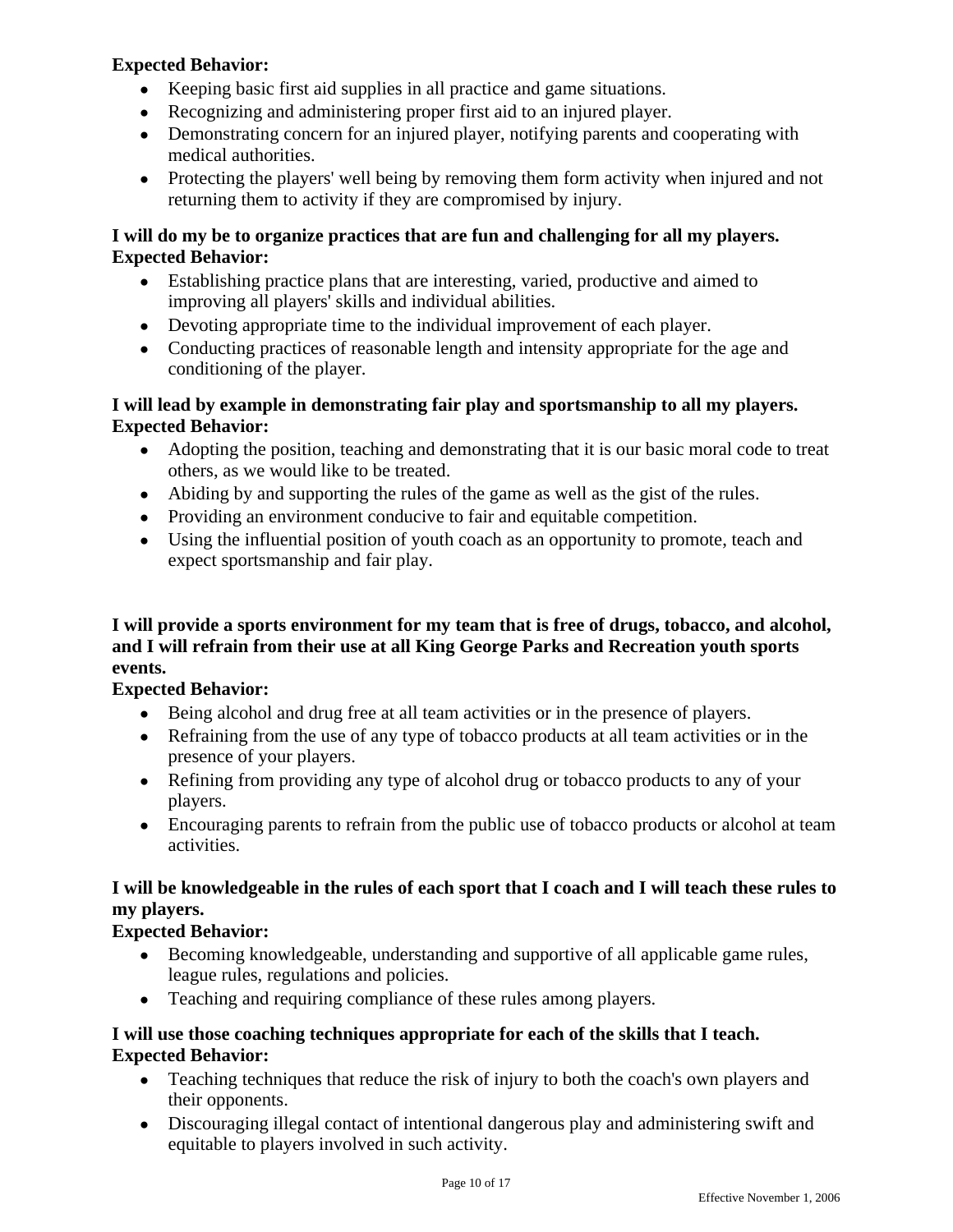## **I will remember that I am a youth sports coach, and that the game is for children and not adults,**

## **Expected Behavior:**

- Maintaining a positive, helpful and supportive attitude.
- Exercising your authority/influence to control the behavior of the fans and spectators.
- Exhibition gracious acceptance of defeat of victory
- Accepting and adhering to all league rules and policies related to the participation of adults and youth.
- Fulfilling the expected role of a youth coach to adopt a "Children First" philosophy.
- Allowing and encouraging the players to listen, learn and play hard within the rules.
- Placing the emphasis on fund and participation.

# **NYSCA COACHES' CODE OF ETHICS PLEDGE**

- I will place the emotional and physical well being of my players ahead of a personal desire to win.
- I will treat each player as an individual remembering the large range of emotional and physical development for the same age group.
- I will do my best to provide a safe playing situation for my players.
- I will promise to review and practice the basic first aid principles needed to treat injuries of my players.
- I will do my best to organize practices that are fun and challenging for all my players. I will lead by example in demonstrating fair play and sportsmanship to all my players.
- I will provide a sports environment for my team that is free of drugs, tobacco, and alcohol, and I will refrain from their use at all youth sports event.
- I will be knowledgeable in the rules of each sport that I coach, and I will teach these rules to my players.
- I will use those coaching techniques appropriate for each of the skills that I teach.
- I will remember that I am a youth sports coach, and that the game is for children not adults.
- I hereby pledge to live up to my membership as an NYSCA coach by following the NYSCA Coaches' Code of Ethics.

# **Enforcement of the Code of Conduct**

King George Parks & Recreation, along with the NYSCA, is dedicated to raising the standard of service to youth in sports through the enforcements of this Code of Conduct in KGP&R youth sport programs.

This Code of Conduct defines the expectations for individuals serving as coaches in youth sports and provides the tools to be used by KGP&R, when necessary, to check behavior and to protect all children from the psychological, emotional, physical or social abuses that can be perpetrated against them by youth sport coaches.

King George Parks & Recreation and NYSCA firmly believe that for the sports experience to be positive, safe and a learning experience for youth, volunteer coaches must be trained and be accountable for their behavior when working with and around children. Every NYSCA member coach is required to sign and adhere to a Coaches' Code of Ethics Pledge. The Code of Conduct has been developed to help explain how each of the "canons" of the Code of Ethics should be manifested in the action and behaviors of an NYSCA Certified Coach. It is the duty of King George Parks & Recreation, as a NYSCA Chapter, to be responsible for certifying the coaches and to respond to complaints lodged against an NYSCA member coach that has allegedly violated the Code of Ethics.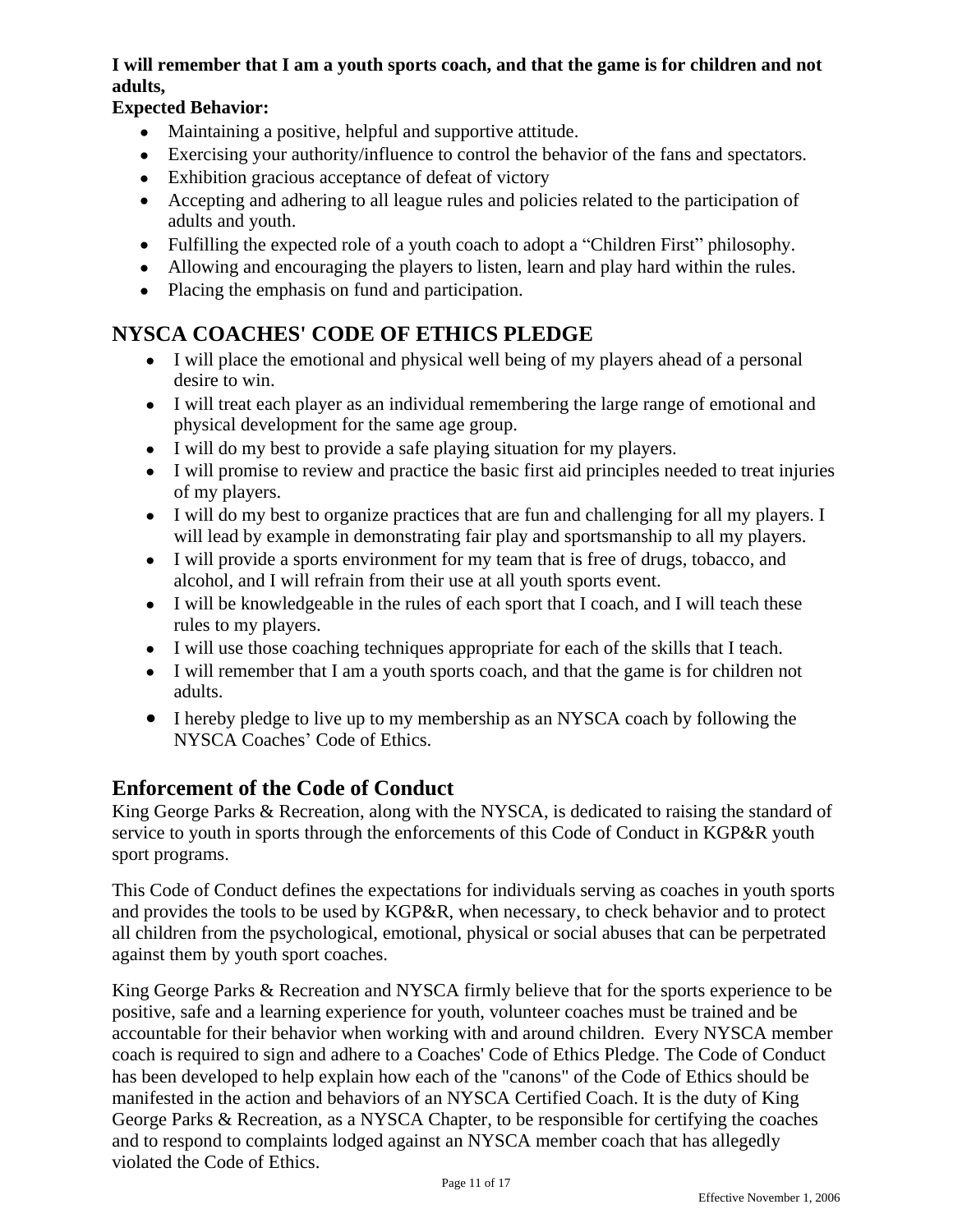This is accomplished by initiating the procedure for a "Complaint Against a Coach" which is detailed on the following page. The purpose of this procedure is to acknowledge the complaints and to determine what, if any, action should be taken towards correcting the coach's behavior. In order to provide King George Parks & Recreation the flexibility to take appropriate action when an NYSCA member coach is found to have violated the Coaches' Code of Ethics, a range of possible review committee actions have been possible actions include.

- 1. Warning to and/or Apology from the coach
- 2. Probation
- 3. One Game Suspension
- 4. Multiple Game Suspensions
- 5. Season Suspension
- 6. Permanent Revocation of Certification

The specific response of the review committee may include terms and conditions supplementing one or more of the listed sanctions. When reviewing a complaint and deciding what action is the most appropriate in a given situation, the committee must take into consideration various extenuating circumstances.

Mitigating Factors:

- First Offense
- Remorse
- Apparent Desire to Reform
- Other Good Coaching Attributes Dedication to Youth Sports

Aggravating Factors:

- Child Endangerment
- Violation of Law
- Prior Complaints/Review Action
- Lack of Remorse
- Number of Ethics Canons Violated
- Number of Expected Behaviors Violated
- Breach of Duties as a Role Model
- Extraordinarily Poor Judgment Around Children

## **Complaint Against a Coach Procedures**

When King George Parks & Recreation receives a complaint about a member coach in writing, a review process will be initiated within seven (7) business days by the King George Parks & Recreation Youth Sports Council which includes KGP&R's certified NYSCA Chapter Director. Procedurally, the review process includes:

- 1. Gathering information and documenting eyewitness accounts of the event(s) that took place from everyone involved to determine if a violation of the letter or intent of the Coaches' Code of Ethics Pledge has occurred. This may include the site supervisor, game officials, other coaches, parents and children.
- 2. Requiring the member coach to attend a meeting with the league supervisor to address the complaint and to offer his/her side of the incident. This meeting will be documented.
- 3. The King George Parks & Recreation Youth Sports Council has the authority to determine the severity of the situation and whether or not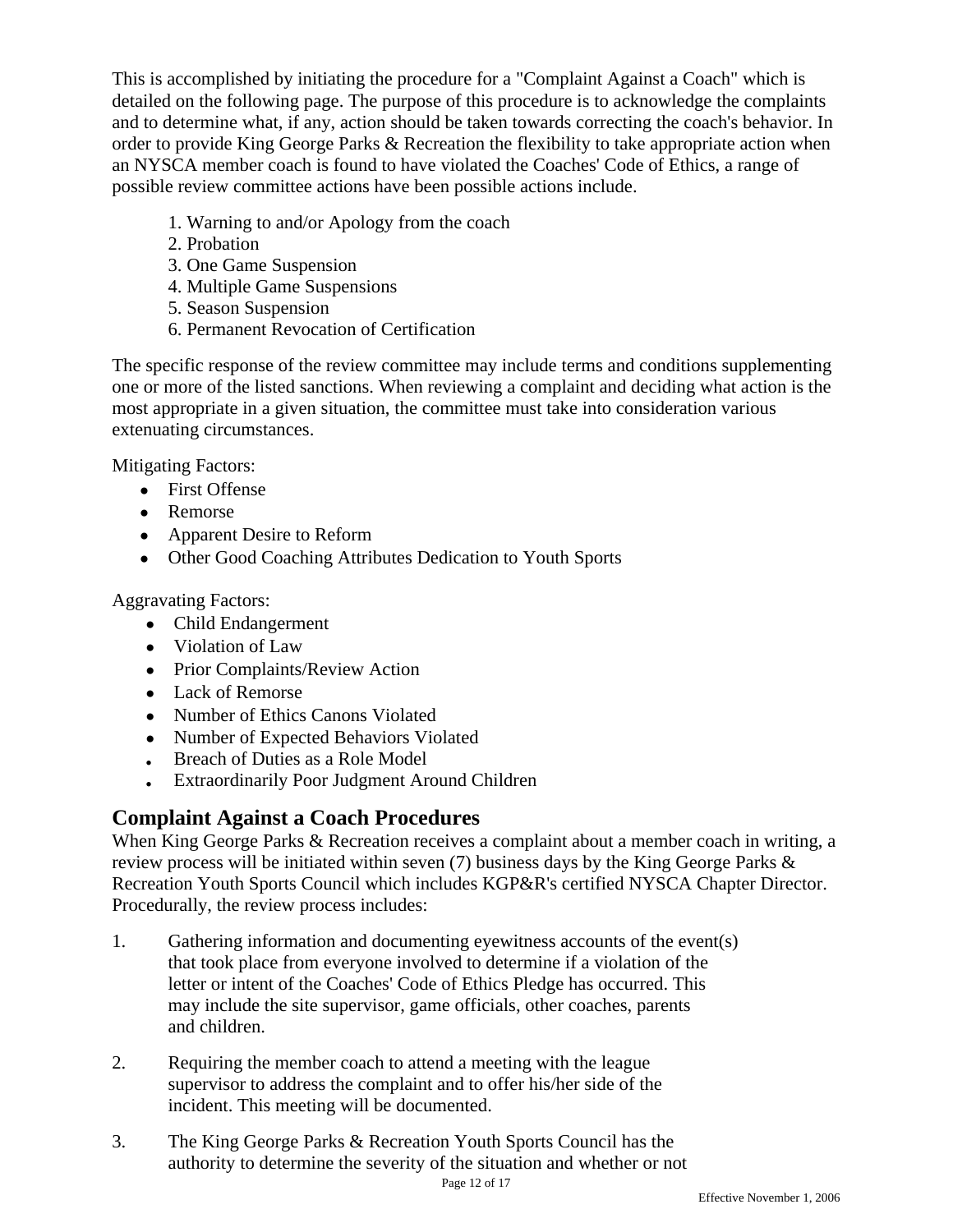the affected coach has violated the expected behaviors outlined under each of the canons of the Code of Ethics Pledge that comprise the NYSCA code of Conduct.

- 4. The Chapter Director, after approval from King George Parks & Recreation Youth Council, has the authority to enforce the appropriate range of disciplinary actions outlined in the NYSCA Coaches' Code of Conduct. The Chapter Director will report to the NYSCA in brief, the nature of the complaint, The findings of the investigation, and the sanction applied to the member coach. This information will be logged in the member's file.
- 5. If the King George Parks & Recreation Youth Sports Council decides to revoke a coach's certification, NYSCA Headquarters will notify the coach of both the revocation and the procedures to appeal to the National Executive Board. The Chapter Director will be sent copy of the correspondence. This information will also be logged in the member's file.

## **PARTICIPANTS' SECTION**

Participation in youth sports program can have a lasting and meaningful effect on children's lives. Therefore, it is the goal of the King George Parks & Recreation to provide the highest quality of athletic programs to ensure that a child's experience with sports is a positive one. It takes the cooperation of everyone involved, including the participant, to make this happen. Therefore, King George Parks & Recreation has established the following responsibilities for participants to adhere to:

- \* Players will listen to their coach and be respectful of others.
- \* Players will take care of the facilities, equipment, and uniforms.
- \* Players are encouraged to eat the right foods and drink plenty of water before and after practices and games.
- \* Players will avoid all type of taunting and belittling remarks to their teammates or opponents.
- \* Players will show good sportsmanship at all times, win or lose.
- \* Players will not make sports a priority over schoolwork or family.
- \* Players will refrain from horseplay and all other dangerous activities.
- \* Players will participate for the love of the game and competition and not to win at all cost.

## **Player's Code of Ethics**

I hereby pledge to be positive about my youth sports experience and accept responsibility for my participation by following this **Players' Code of Ethics Pledge:**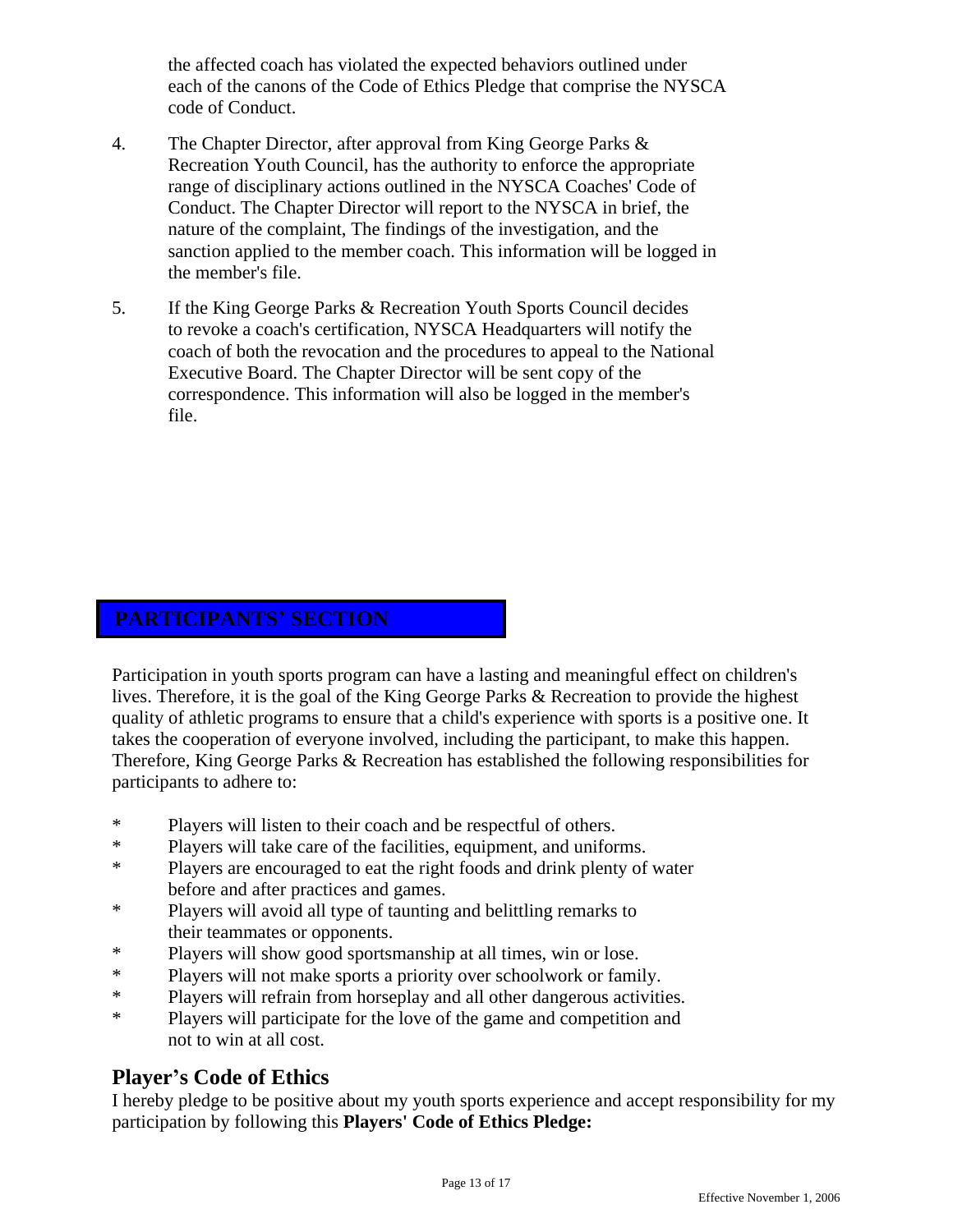- I will encourage good sportsmanship from fellow players, coaches, officials and parents at every game and practice by demonstrating good sportsmanship.
- I will attend every practice and game that I can, and will notify my coach if I cannot.
- I will expect to receive a fair and equal amount of playing time.
- I will do my very best to listen and learn form my coaches.
- I will treat my coaches, other players, officials and fans with respect regardless of race, sex, creed, or abilities and I will expect to be treated accordingly.
- I deserve to have fun during my sports experience and will alert parents or coaches if it stops being fun!!!
- I deserve to play in an environment that is free of drugs, tobacco, and alcohol and expect adults to refrain form their use at all sports events.
- I will encourage my parents to be involved with my team in some capacity because it is important to me.
- I will do my very best in school.
- I will remember that sports are an opportunity to learn and have fun.

## **Corrective Action Policy**

Players who fail to adhere to the Code of Ethics or do not live up to their responsibilities or expectations will be subject to disciplinary action. King George Parks & Recreation does not want a disciplinary action to spoil the experience of youth sports for the other children in the program. Therefore, King George Parks & Recreation has instituted a Corrective Action Policy to establish appropriate consequences for inappropriate behavior. The Corrective Action Policy is a guide to assist coaches and King George Parks & Recreation staff to conduct a quality program. The Corrective Action Policy is a 4-step system designed to forgive a mistake, but also to firmly address chronic misbehavior. For violations of the code of Ethics or Expectations, the following steps will be followed:

| <b>Step 1 - Verbal Warning</b>   | Coach will discuss undesirable conduct with player and parents<br>and stress that is behavior will not be tolerated away from<br>teammates and parents.                                                                                                                                                                                                                                                                                                                                                                                            |
|----------------------------------|----------------------------------------------------------------------------------------------------------------------------------------------------------------------------------------------------------------------------------------------------------------------------------------------------------------------------------------------------------------------------------------------------------------------------------------------------------------------------------------------------------------------------------------------------|
|                                  | <b>Step 2 - Period Suspension</b> Coach will discuss this issue of the repeated undesirable conduct<br>or the occurrence of the second undesirable conduct of with the<br>League Administrator. If the conduct violates the Code of Ethics,<br>the offending player will be benched for 1 period of time during a<br>game when he/she should be playing.                                                                                                                                                                                           |
| <b>Step 3 - Game Suspension</b>  | Coach will discuss the issue of the repeated undesirable conduct<br>or the occurrence of the third undesirable conduct of with the<br>League Administrator. If the conduct violates the Code of Ethics.,<br>the offending player will be benched for 1 game when he/she<br>should be playing. Parents and the player must attend a meeting<br>with the Coach and League Administrator before the player is<br>allowed to resume playing. The player will be warned that the<br>next time offense will result in his/her expulsion from the league. |
| <b>Step 4 - League Expulsion</b> | Coach will discuss the issue of the repeated undesirable conduct<br>or the occurrence of a fourth undesirable conduct of with the<br>League Administrator. The participant on the 4th offense will be<br>expelled from the league and no refund will be given. The parent<br>will then have to make a formal request to be re-instated into this                                                                                                                                                                                                   |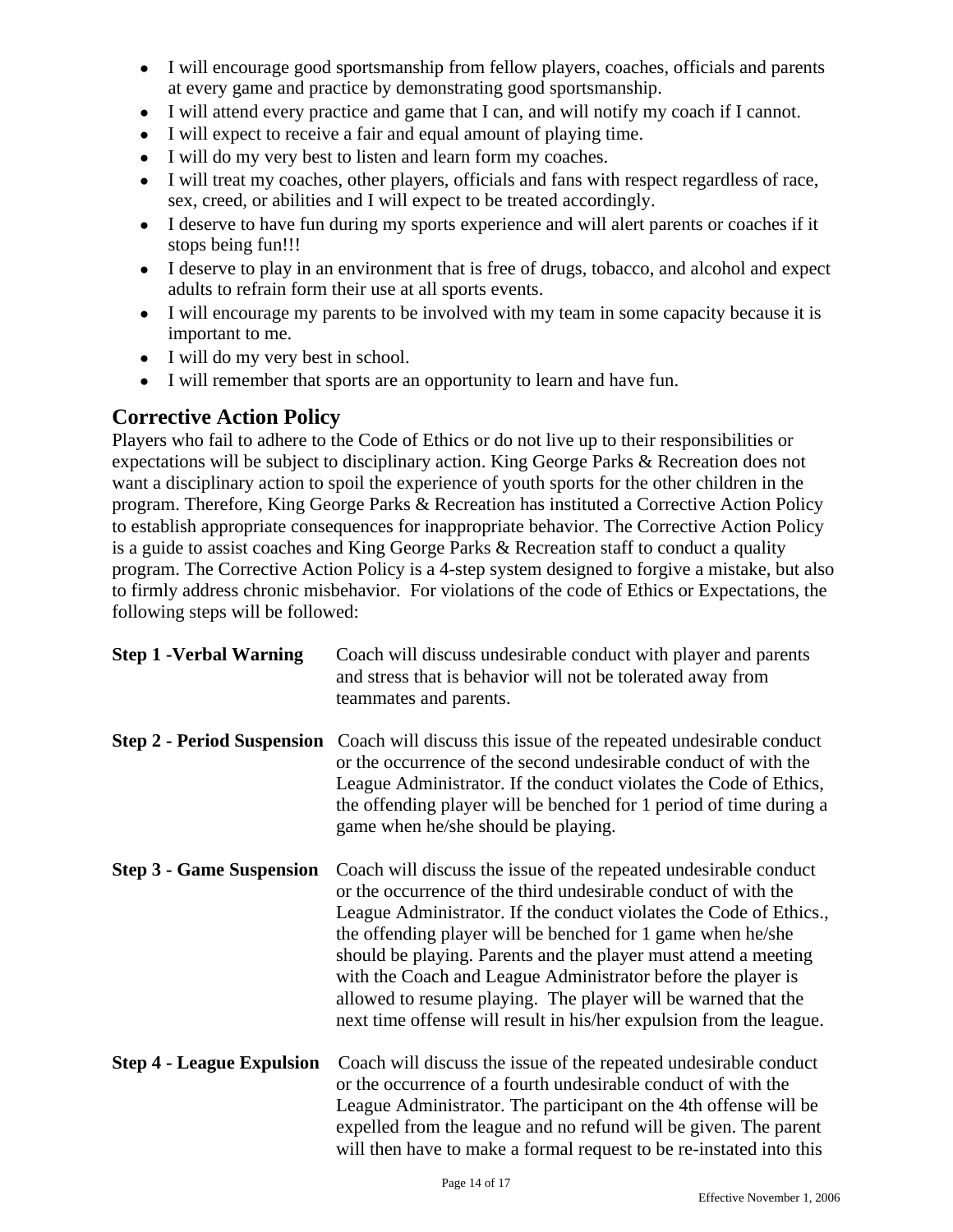league. The child and parents will then have to meet with the League Administrator and the King George Parks & Recreation Advisory Committee prior to the start of the season to determine if the child is capable of playing within the guidelines of this program.

Coaches have the right reserved to them to immediately stop a game or event or remove a player to end a threat of harm or unsafe condition to any other person.

## **PARENTS' SECTION**

In order for a program to be truly successful, it takes the cooperation of everyone involved: players, coaches, officials, league, administrators, and especially parents. "It is the philosophy of King George Parks & Recreation that parents shall not physically threaten or endanger another individual, whether child, spectator or coach, or to spoil the experience of the participation in youth sports for the children. Parents have the following responsibilities and expectations when participating in King George Parks & Recreation programs:

**Parents have a responsibility to their children**: To make sure that your child gets the most out of his or her playing experience, parents should show their unwavering support, including positive reinforcement of your child's performance and effort. This is absolutely essential, especially at an early age, to ensure their healthy development. Parents should also be positive role models, including, but not limited to, showing proper sportsmanship at all times and refraining from negativity of any kind.

**Parents have a responsibility to the coaches:** Coaches volunteer their personal time to spend it with your child. They need you to be supportive of theory decisions and not undermine their efforts. If you wish to address an issue with a coach, do so in a respectful manner. Make certain it is done at the right time and place and not in front of the children. Parents are expected to be respectful of the coaches and staff's time by being punctual for game and practice start and end times. It is highly recommended that parents stay and support their children and assist the coach if requested.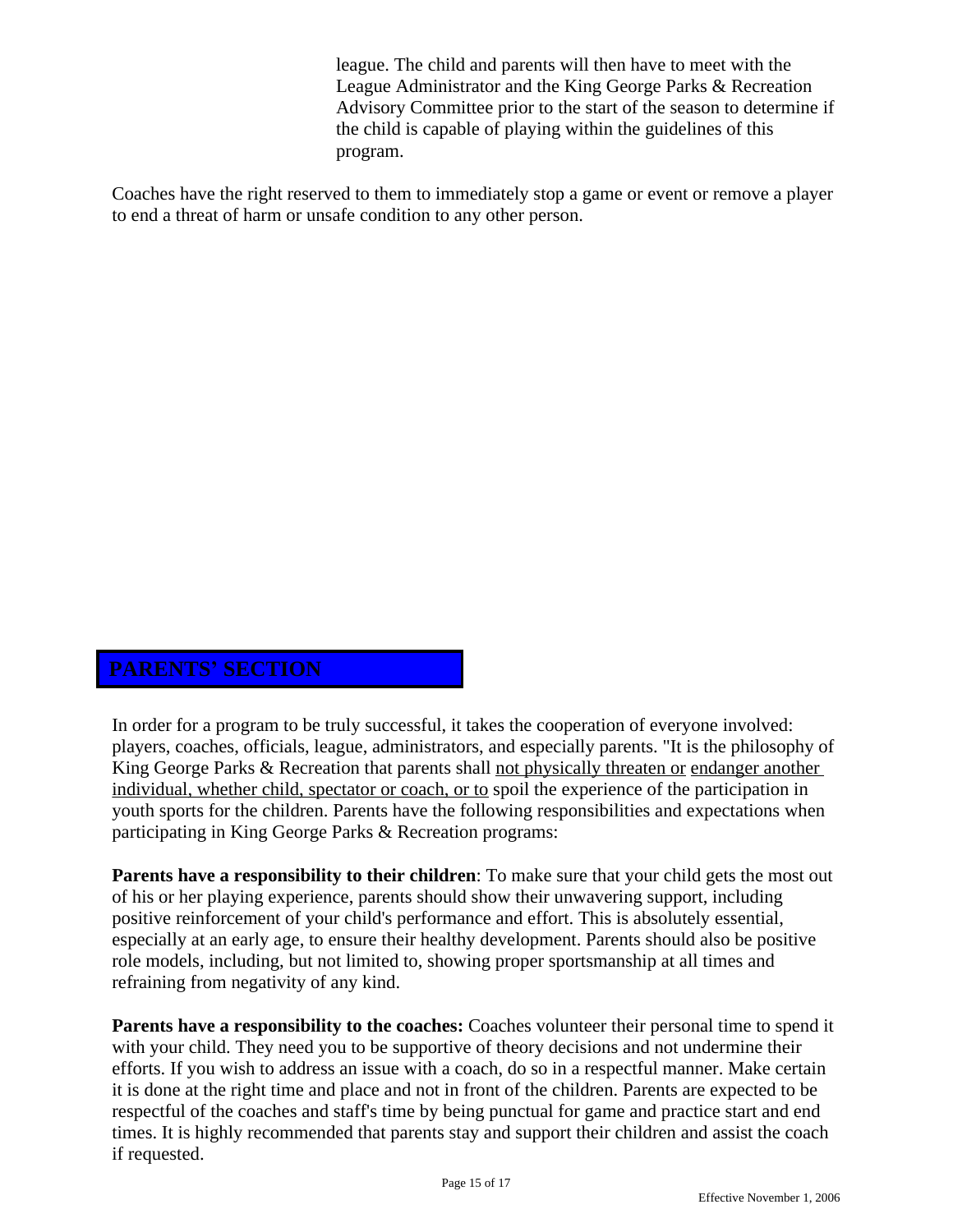**Parents have a responsibility for safety and security of the league**: In order to maintain the safety and security of all league participants, it is essential for parents to report abusive behavior or dangerous situations that need to be addressed to the league administrator. This is the only way that these programs can achieve their intended goals.

**Parents have a responsibility to other parents:** Personal gain should not be derived from your child's performance. Competition and taunting between parents is never acceptable, and no parent should ever feel embarrassed or disappointed by their team or child's performance. Good plays should always be cheered, and disappointments should always be consoled, no matter whose team it affects.

**Parents have a responsibility to themselves:** It is your responsibility to enjoy watching your child and other children participate and learn. The joy and pride associated with watching children participate in sports should be experienced to the fullest, because a lifetime of memories are being created before your very eyes.

## **Parents' Code of Ethics**

I hereby pledge to provide positive support, care, and encouragement for my child participating in youth sports by following this **Parents' Code of Ethics Pledge:**

- I will encourage good sportsmanship by demonstrating positive support for all players, coaches, and officials at every game, practice, or other youth sports event.
- I will place the emotional and physical well being of my child ahead of a personal desire to win.
- I will insist that my child play in a safe and healthy environment.
- I will support coaches and officials working with my child, in offer to encourage a positive and enjoyable experience for all.
- I will demand a sports environment for my child that is free of drugs, tobacco, and alcohol and will refrain from their use at all youth sports events.
- I will remember that the game is for the youth NOT ADULTS
- I will do my very best to make youth sports fun for my child.
- I will ask my child to treat other players, coaches, fans, and officials with respect regardless of race, sex, creed, or ability.
- I will require that my child's coach be trained in the responsibilities of being a youth sports coach and that the coach upholds the Coaches' Code of Ethics.
- I will read the NYSCA National Standards for Youth Sports and do what I can to help all youth sports organizations implement and enforce them.

## **Corrective Action Policy**

Parents who do not follow the Code of Ethics will be subject to this Corrective Action Policy. It is the Philosophy of King George Parks & Recreation that parents should not spoil the experience of participation in youth sports for the children. Furthermore, KGP&R will never punish a child for the actions of his/her parent(s). KGP&R reserves the right to take whatever remedial measure it believes is appropriate under the circumstances. Although not required, KGP&R may use progressive corrective actions when a parent violates the Code of Ethics. In doing so, it may use the following verbal warnings, written warnings, and game or season suspensions as a means of correcting the problem. In determining appropriate sanctions, KGP&R will consider the severity of the issue and the frequency of similar inappropriate conduct by the parent.